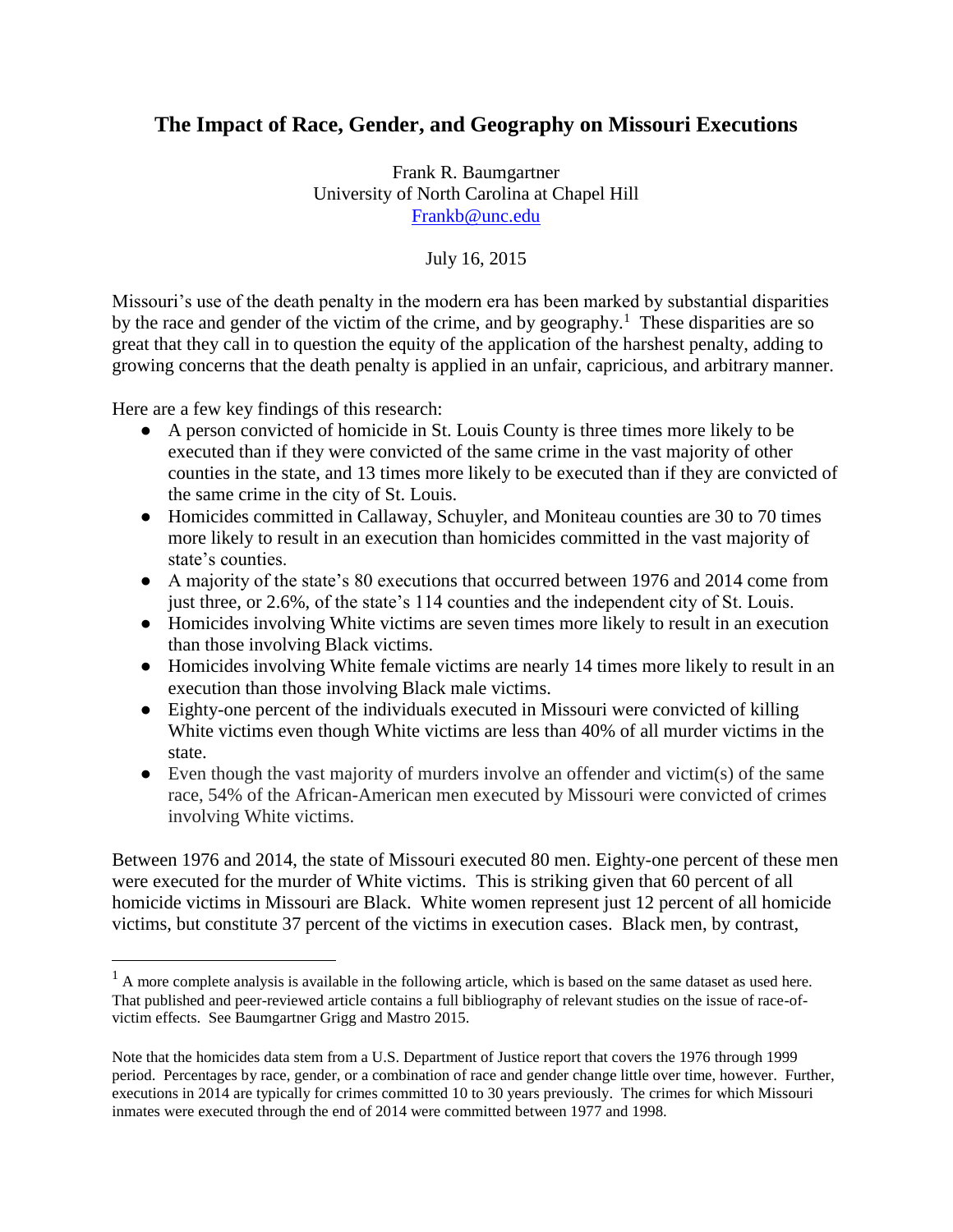represent 52 percent of all homicide victims, but just 12 percent of the individuals who were executed were convicted of killing Black men.

Table 1 shows these data.

|                     |           |         |            |                | Executions |
|---------------------|-----------|---------|------------|----------------|------------|
|                     | Homicides |         | Executions |                | Per 100    |
|                     | Number    | Percent | Number     | Percent        | Homicides  |
| Whites              | 4,036     | 36.23   | 87         | 80.56          | 2.16       |
| <b>Blacks</b>       | 7,027     | 63.08   | 21         | 19.44          | 0.30       |
| Others              | 41        | 0.37    |            | $\overline{a}$ |            |
|                     |           |         |            |                |            |
| Males               | 8,588     | 77.09   | 60         | 55.56          | 0.70       |
| Females             | 2,545     | 22.84   | 48         | 44.44          | 1.89       |
|                     |           |         |            |                |            |
| <b>White Female</b> | 1,331     | 11.95   | 40         | 37.04          | 3.01       |
| White Male          | 2,705     | 24.28   | 47         | 43.52          | 1.74       |
| <b>Black Female</b> | 1,198     | 10.76   | 8          | 7.41           | 0.67       |
| <b>Black Male</b>   | 5,828     | 52.31   | 13         | 12.04          | 0.22       |

Table 1. Missouri Executions and Homicides by Race and Gender of Victims.

Note: Numbers refer to the number of victims, not offenders. There were 80 executions in Missouri from 1977 through 2014, with 108 victims

With 80 executions in the modern period, but over 11,000 homicides, the average likelihood that a homicide will lead to an execution is 0.696 percent: very low. However, Table 1 shows that this likelihood that a murder will result in an execution is 2.16 percent when the victim is White, but only 0.30 when the victim is Black. The percent is 0.70 when the victim is male and it is 1.89 percent when the victim is female. The greatest disparity occurs when combining race and gender, as the likelihood that the crime will result in an execution increases to 3.01 percent when the victim is a White female and decreases to 0.22 percent when the victim is a Black male.

Figure 1 puts these differences in stark comparison.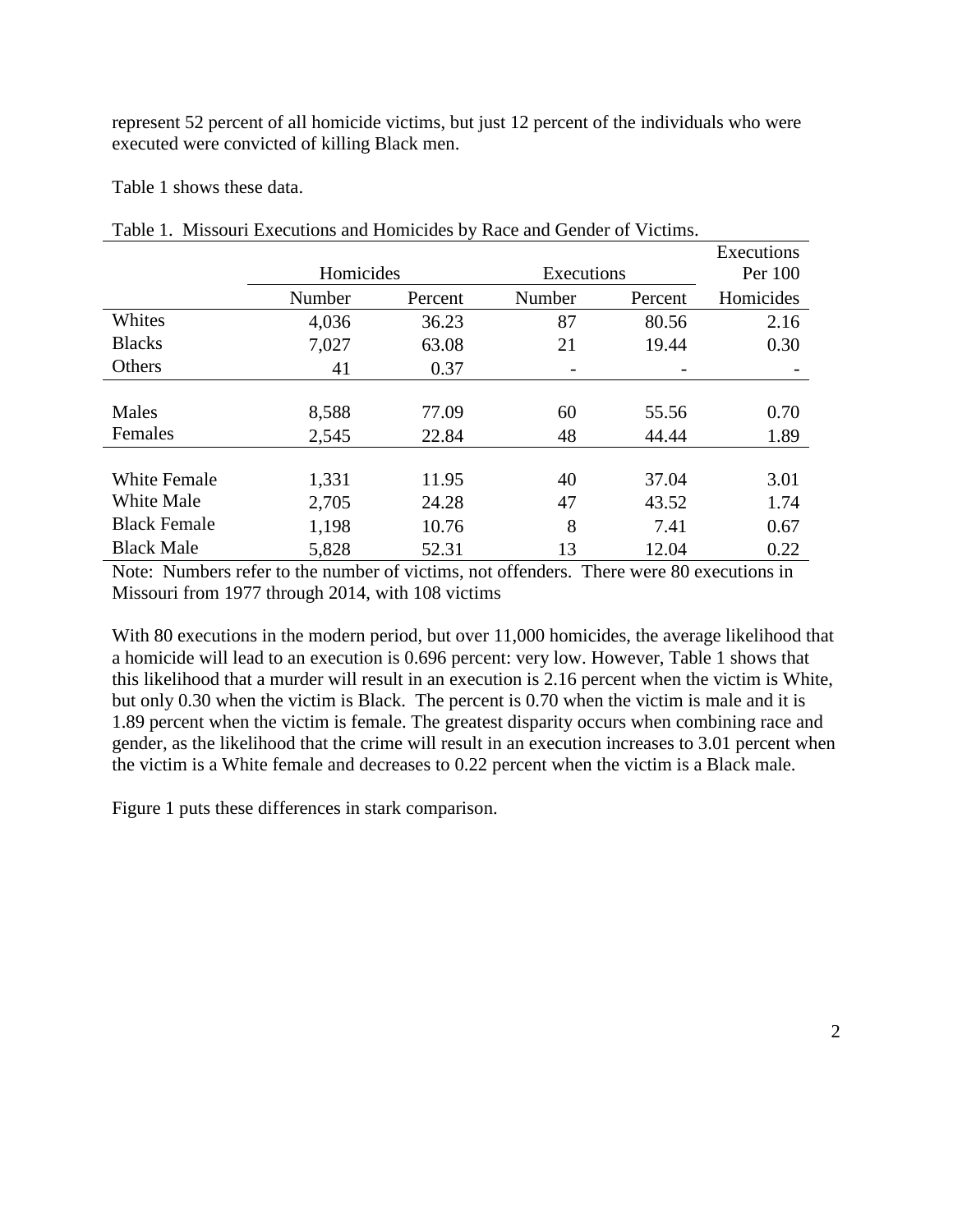

Figure 1. Comparison of Likelihood of Execution by Race and Gender of Victim

Note: The figure shows the percentage of homicides that eventually result in an execution.

Figures 2, 3, and 4 show how homicides (on the left side) and executions (right) compare. Each is a simple pie chart. Figure 2, for example, shows that homicides are largely focused on men, who constitute 77.1 percent of the victims. Among execution cases, however, men are a lower percent of the victims: 55.6 percent. Figure 3 shows the equivalent data for race, and Figure 4 shows race and gender combined.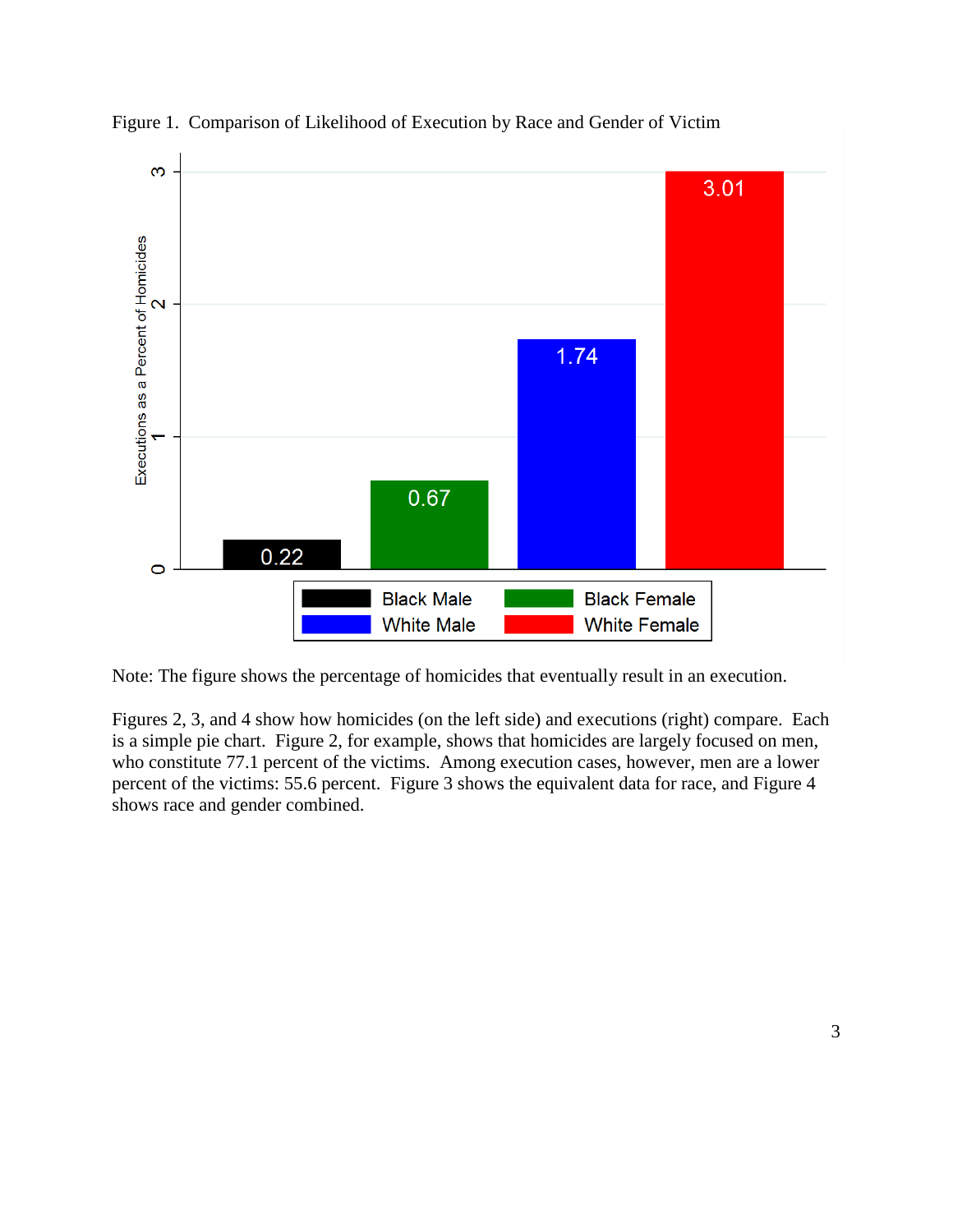









Based on all homicides from 1976 through 1999 as reported by US DOJ.

All MO Executions 1976 - 2014

All MO Executions 1976 - 2014







Based on 80 executions from 1976 through 2014, with 108 victims.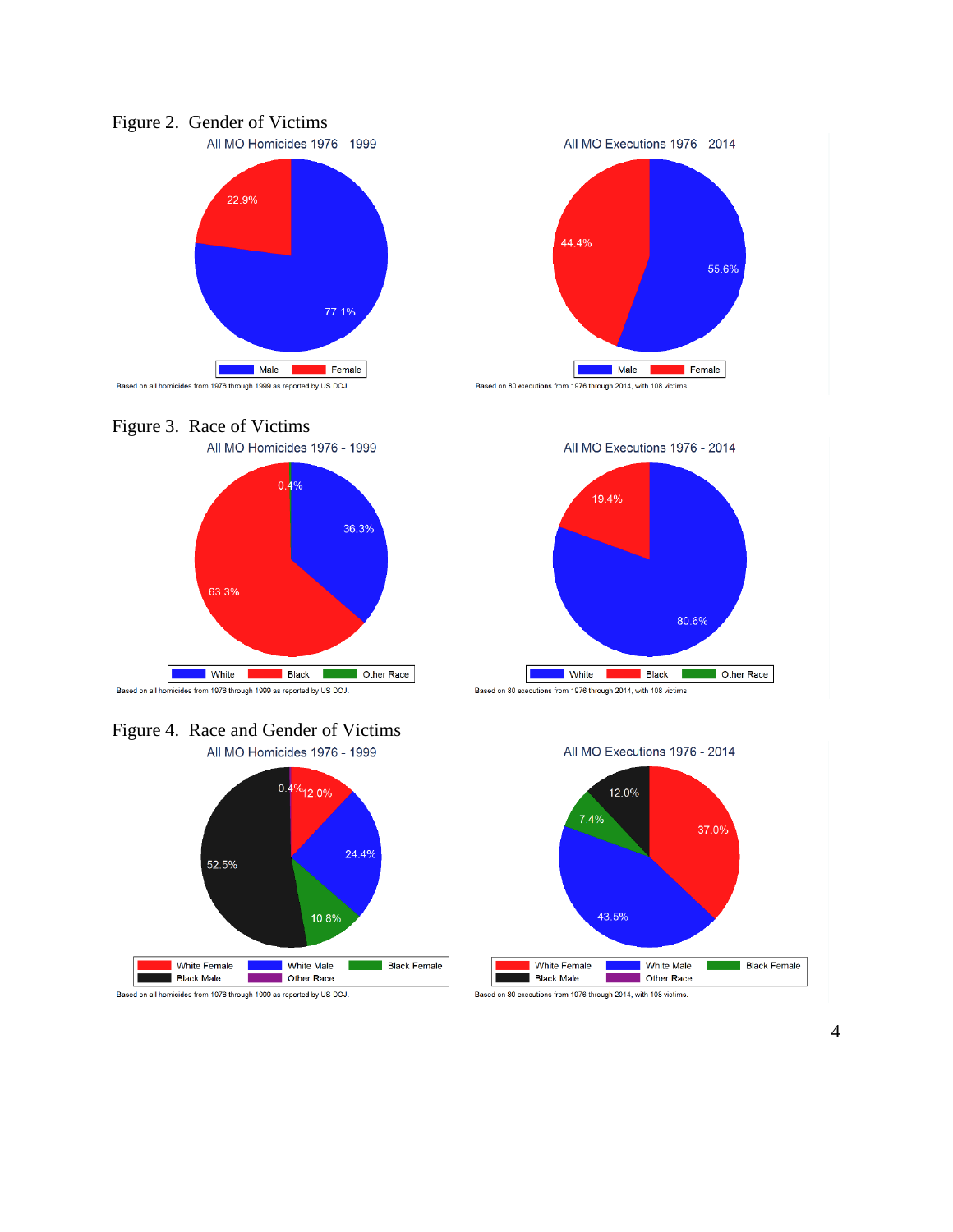Figure 4 makes clear that Black males are severely underrepresented among victims in execution cases, considering that they constitute a majority of all homicide victims statewide. Figure 5 compares the race and gender of victims with the race of the executed offender. Of the 80 men who have been executed by the state of Missouri between 1976 and 2014, 48 were White males, 31 were Black males, and one was a Native American male. Table 2 shows the relevant data.



# Figure 5. Race and Gender of Victims for White and Black Inmates Executed

|                     |          | White Inmates | <b>Black Inmates</b> |       |
|---------------------|----------|---------------|----------------------|-------|
| Victims             | N        | %             |                      | $\%$  |
| <b>White Female</b> | 26       | 40.6          | 13                   | 30.2  |
| White Male          | 37       | 57.8          | 10                   | 23.3  |
| <b>Black Female</b> | $\theta$ | 0.0           |                      | 18.6  |
| <b>Black Male</b>   |          | 1.6           | 12                   | 27.9  |
| <b>Other Race</b>   | 0        | 0.0           |                      | 0.0   |
| Total               | 64       | 100.0         | 43                   | 100.0 |

#### Table 2. Victims of White and Black Male Inmates Executed.

One Native American male has been executed in Missouri; he had a single White female victim. No Hispanic/Latino or Asian-American inmates have been executed in Missouri.

Just a single White person has been executed in Missouri for the crime of killing a Black person. Baumgartner, Grigg, and Mastro (2015) provide this short description of the crime:

Robert O'Neal, MO, December 6, 1995: In 1984, Robert O'Neal was a member of a White supremacist prison gang and had been incarcerated since the age of 18 for murdering a 78-year-old man during the commission of a burglary. On February 3, 1984, O'Neal, Rodnie Stewart, and Lloyd E. Schlup, approached a Black inmate, Arthur Dade. Steward threw hot liquid in Dade's eyes and Schlup restrained the victim while O'Neal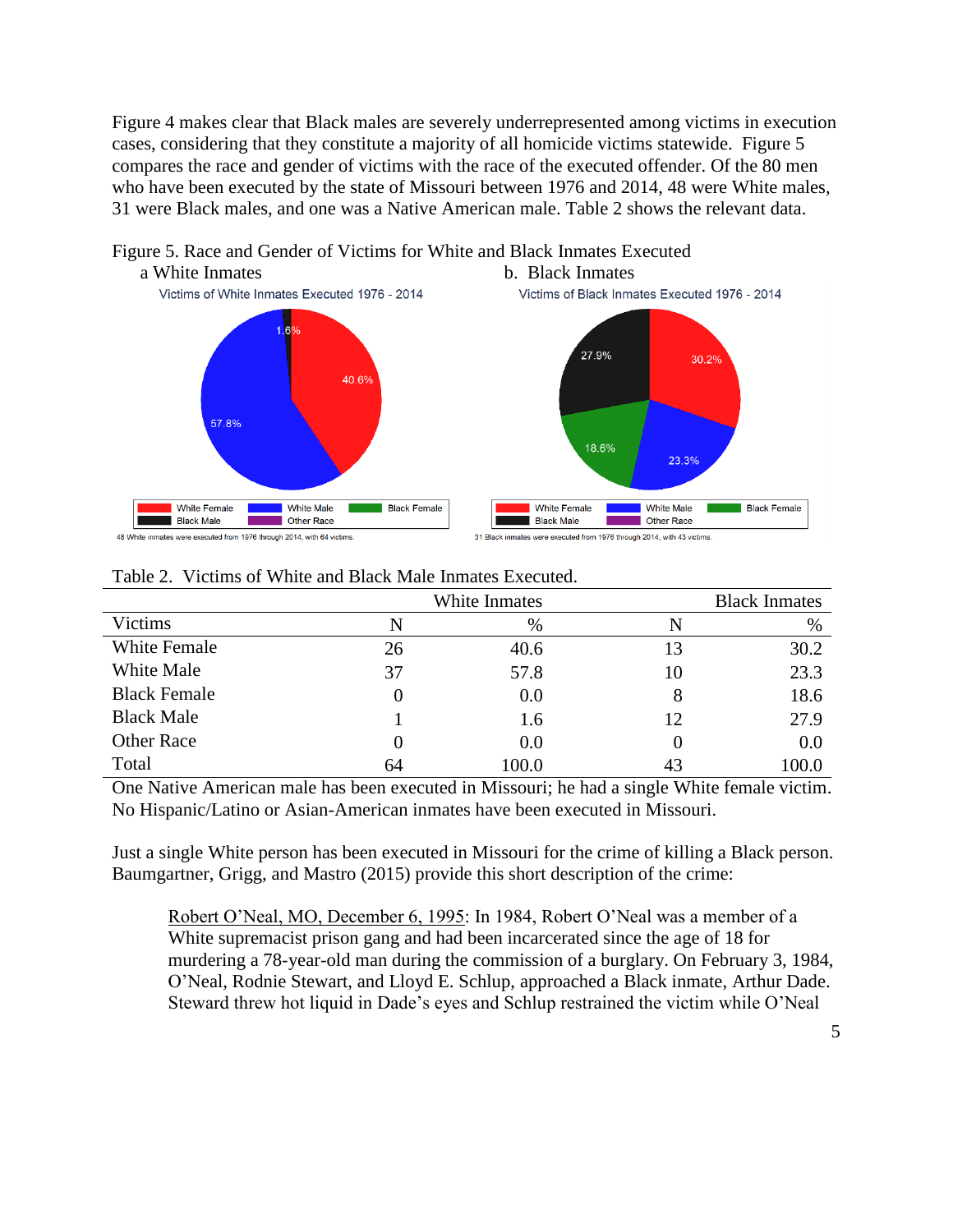stabbed him to death with a 12 inch long homemade knife. Prosecutors called the murder an "Aryan hit."

In sum, an Aryan nation prison murder is the only case in which a White person has been executed for killing a Black person in the modern history of Missouri.

In contrast, of the 31 Black men who have been executed in Missouri, a majority of their victims have been White. Nationally, the Bureau of Justice Statistics reports that from 1980 through 2008, White perpetrators killed 84 percent of White victims of homicide, and 93 percent of Black victims were killed by Black perpetrators. Further, this tendency for crimes to be within racial group remains true even among "stranger homicides" – where the victim does not know the offender. Just 26.7 percent of stranger homicides were cross-racial (as were just 9.7 percent of homicides involving friends or acquaintances) (BJS 2011). Black-on-Black crimes are extremely unlikely to be punished with the death penalty, however. The importance of the victims' race in the application of the death penalty has created a system where Whites are likely to face the death penalty only for within-race crimes, and Blacks for cross-race crimes. In other words, the race and gender of the victim is a key determining factor in deciding who faces execution in Missouri.

Missouri's death penalty system is arbitrary not only on the basis of the race and gender characteristics of the victims, but it also shows dramatic disparities by geography. The map below shows the number of executions across the state's 114 counties.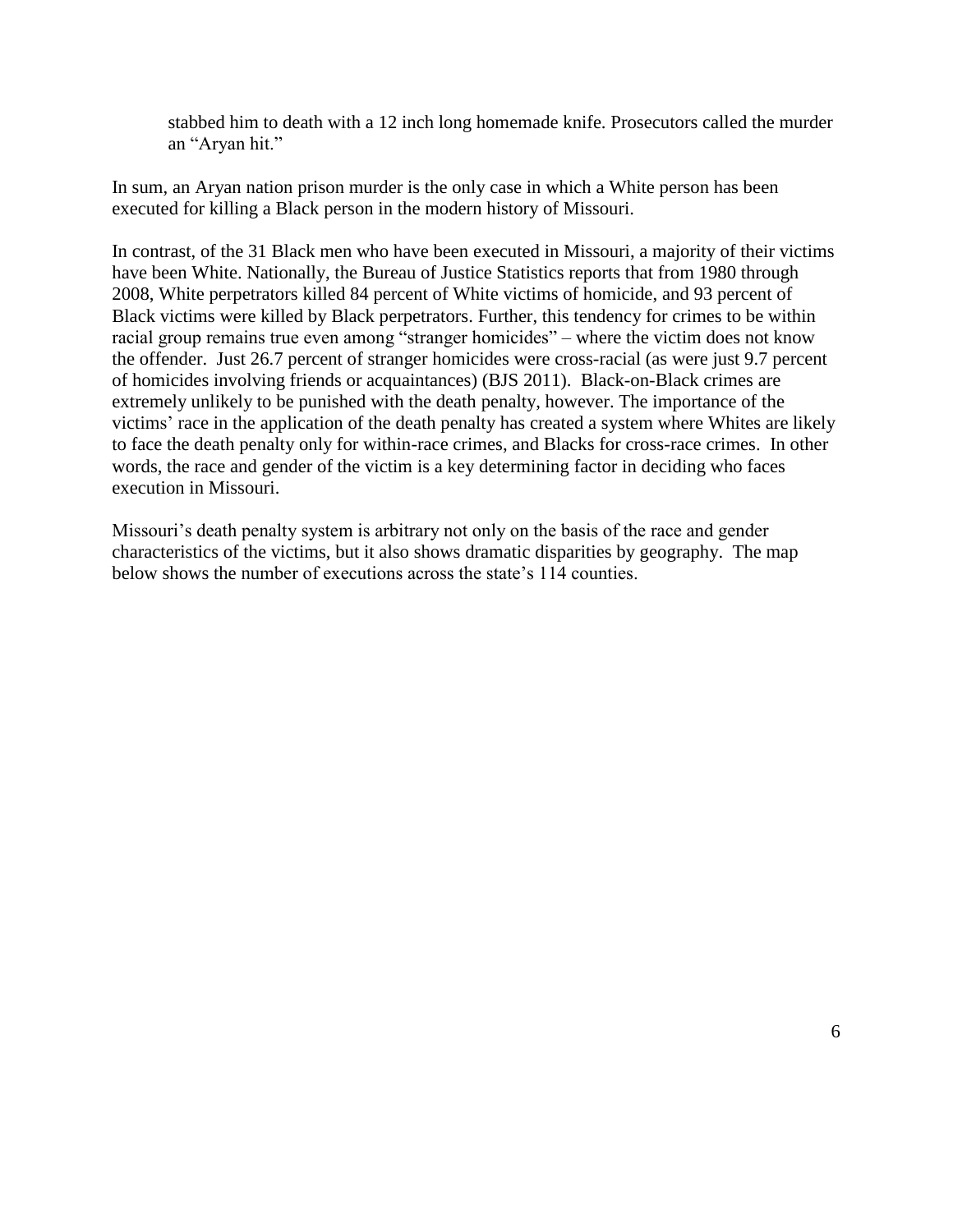

As the legend makes clear, 92 counties have had no executions, and just 3 counties and the independent city of St. Louis account for 44 of the 80 executions that have taken place in the modern period. Table 3 provides more complete information. Table 3 also shows the 2010 population, the total number of homicides reported by the U.S. Bureau of Justice Statistics for the period of 1984 through 2012, the number of homicides, and the rate of homicides per population and executions per homicide. The table includes only those counties with any executions, with the note providing summary information about the others.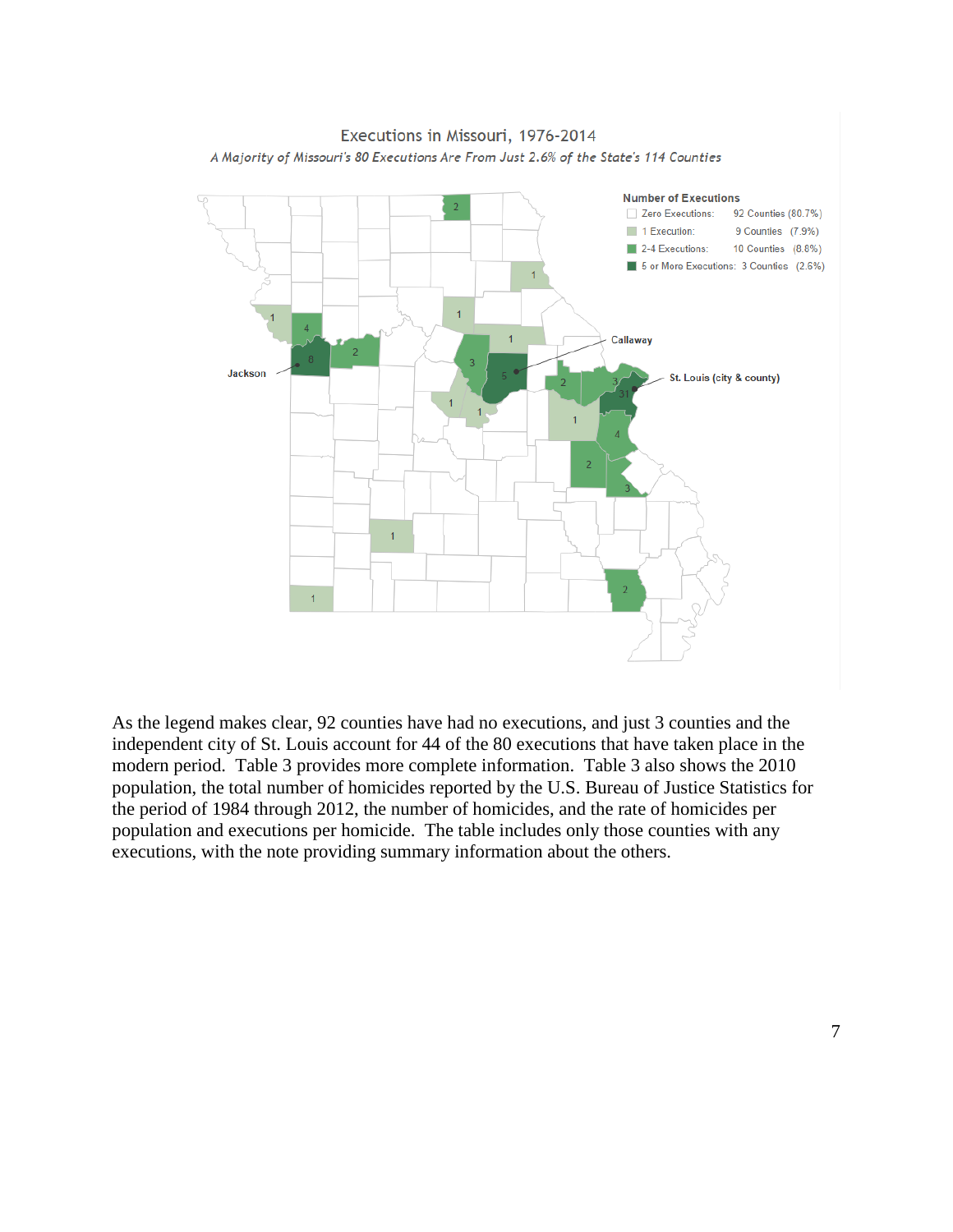|                  |            |                 |                 | Homicides  | Executions |
|------------------|------------|-----------------|-----------------|------------|------------|
|                  | Population | Homicides       | Executions      | per 1,000  | Per 100    |
| County           | (2010)     | $(1984 - 2012)$ | $(1976 - 2014)$ | population | Homicides  |
| St. Louis County | 998,954    | 1,008           | 23              | 1.01       | 2.282      |
| St. Louis City   | 319,294    | 4,462           | 8               | 13.97      | .179       |
| <b>Jackson</b>   | 674,158    | 2,879           | 8               | 4.27       | .278       |
| Callaway         | 44,332     | 22              | 5               | 0.50       | 22.727     |
| Clay             | 221,939    | 550             | $\overline{4}$  | 2.48       | .727       |
| Jefferson        | 218,733    | 105             | $\overline{4}$  | 0.48       | 3.810      |
| Boone            | 162,642    | 136             | 3               | 0.84       | 2.206      |
| St. Charles      | 360,485    | 117             | 3               | 0.32       | 2.564      |
| St. Francois     | 65,359     | 37              | 3               | 0.57       | 8.108      |
| <b>Butler</b>    | 42,794     | 49              | $\overline{2}$  | 1.15       | 4.082      |
| Lafayette        | 33,381     | 29              | $\overline{2}$  | 0.87       | 6.897      |
| Warren           | 32,513     | 17              | $\overline{2}$  | 0.52       | 11.765     |
| Washington       | 25,195     | 15              | $\overline{c}$  | 0.60       | 13.333     |
| Schuyler         | 4,431      | $\overline{4}$  | $\overline{2}$  | 0.90       | 50.000     |
| Greene           | 275,174    | 218             | $\mathbf{1}$    | 0.79       | .459       |
| Platte           | 89,322     | 204             | $\mathbf{1}$    | 2.28       | .490       |
| Franklin         | 101,492    | 75              | $\mathbf{1}$    | 0.74       | 1.333      |
| Cole             | 75,990     | 58              | 1               | 0.76       | 1.724      |
| McDonald         | 23,083     | 25              | $\mathbf{1}$    | 1.08       | 4.000      |
| Marion           | 28,781     | 24              | $\mathbf{1}$    | 0.83       | 4.167      |
| Randolph         | 25,414     | 21              | $\mathbf{1}$    | 0.83       | 4.762      |
| Audrain          | 25,529     | 19              | $\mathbf{1}$    | 0.74       | 5.263      |
| Moniteau         | 15,607     | 3               | 1               | 0.19       | 33.333     |
| Total for state  | 5,988,927  | 11,489          | 80              | 1.92       | .696       |

Table 3. Missouri Counties with Executions, by homicides and population

Note: The table lists all Missouri counties with any executions and the independent city of St. Louis. Homicide data come from the U.S. Bureau of Justice Statistics and have been aggregated from annual reports from 1984 through 2012, all the reports that are available. Among the 92 counties in Missouri with no executions in the modern period, the average number of homicides is 15, and the range is from zero to 107. The state totals include counties with no executions.

Perhaps the most relevant demonstration of the great disparity in the use of the death penalty is in comparing executions per 100 homicides. Whereas the overall average for the state is approximately 0.7 executions per 100 homicides, St. Louis County has more than three times that rate. St. Louis City, with four times the number of homicides and more than 10 times the